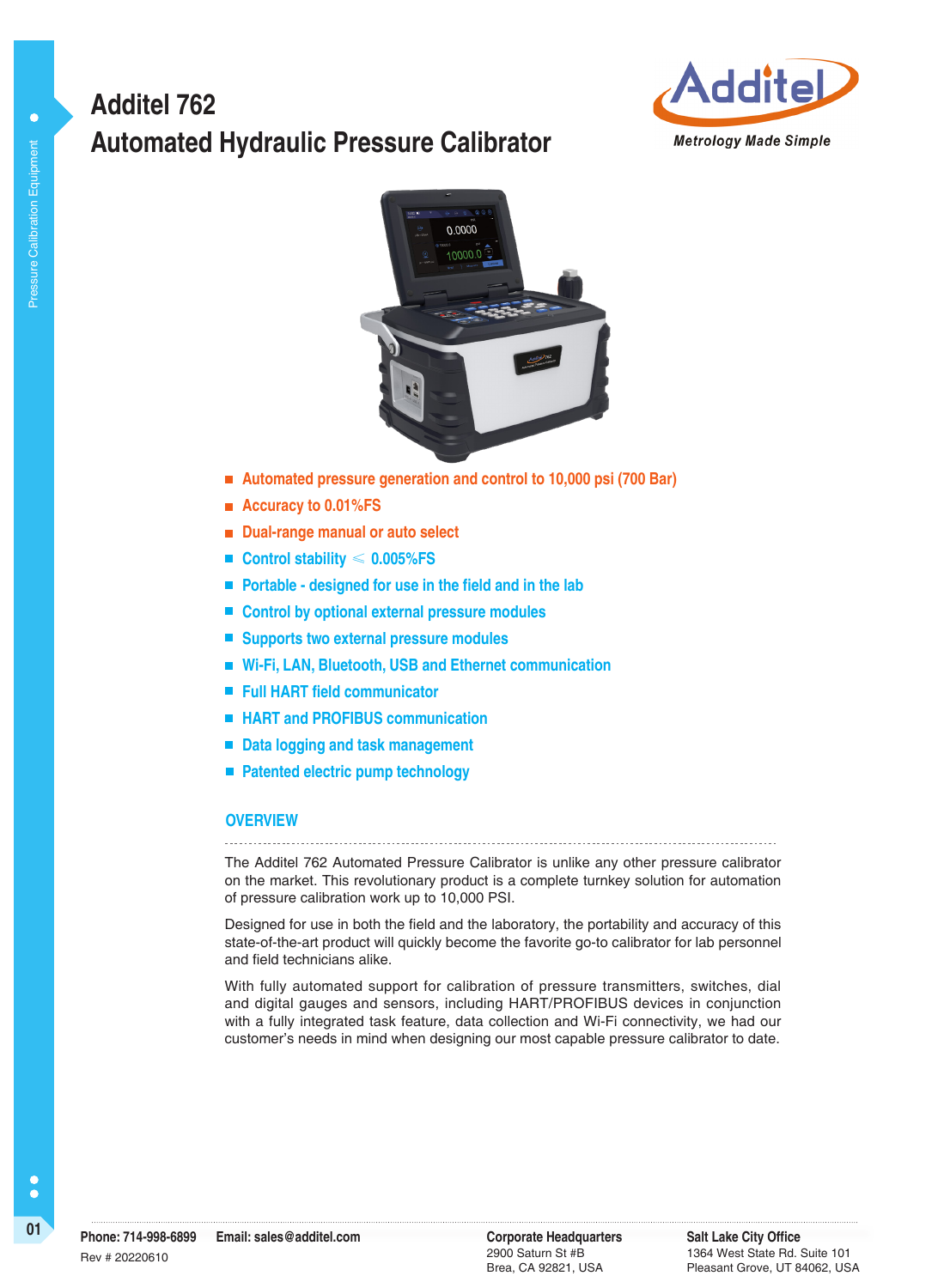

 $\overline{H}$ 

 $\overline{\Theta}$ 

#### **Dual-Range Accuracy to 0.01% FS**

The ADT762 includes the unique ability to automatically switch between different internal calibrations depending on the current control pressure of the ADT762. Additel provides calibrations unique to each ADT762 for ranges of 0-3,000 PSI (200 Bar) and 0-10,000 PSI (700 Bar). As the calibrator is pressurized, it will automatically select the control and measurement specification based on the specific pressure range. Pressure calibration range selection can be set to "auto" mode so the calibration range is automatically selected by the ADT762 based on the set point pressure, or the calibration range can be manually selected.

#### **Built-in Auto-Purge Application**

Purging hydraulic calibration systems can be challenging and time consuming. The ADT762 has been designed with an integrated auto-purge system that saves time, money and frustration by completely automating the removal of air from the system. With the push of a button, the ADT762 quickly manages the system purging. This helps to free up time for technicians to attend to other needs.

#### **Documented Task Feature**

The powerful documented calibration task application allows users to quickly create and execute tasks without the need for a PC or tablet. The ADT762 automatically analyzes errors, generates test reports, while storing results locally. The Additel 762 can support up to 1000 documented tasks which can be stored and recalled at any time to help save time and money.

#### **Dual-Mode Hart Communication**

HART pressure transmitters can be directly maintained and calibrated without any other equipment or tools. The ADT762 provides an automatic HART calibration mode as well as a manual mode. This dual-mode HART communication function not only provides an efficient and convenient interoperability mode for DUT, but also supports access to a fully HART capable calibrator.



**C** 

|   | 22:26                      | <b>New</b>                       |                             |
|---|----------------------------|----------------------------------|-----------------------------|
|   |                            |                                  |                             |
| ı | <b>Dial Pressure Gauge</b> | <b>Digital Pressure Gauge</b>    | <b>Pressure Transmitter</b> |
| ŗ |                            |                                  |                             |
|   | <b>Pressure Transducer</b> | <b>Pressure Switch</b>           | <b>IP Converter</b>         |
|   |                            |                                  |                             |
|   | <b>Signal Isolator</b>     | <b>Contact Pressure</b><br>Gauge | <b>Valve Positioner</b>     |

2900 Saturn St #B Brea, CA 92821, USA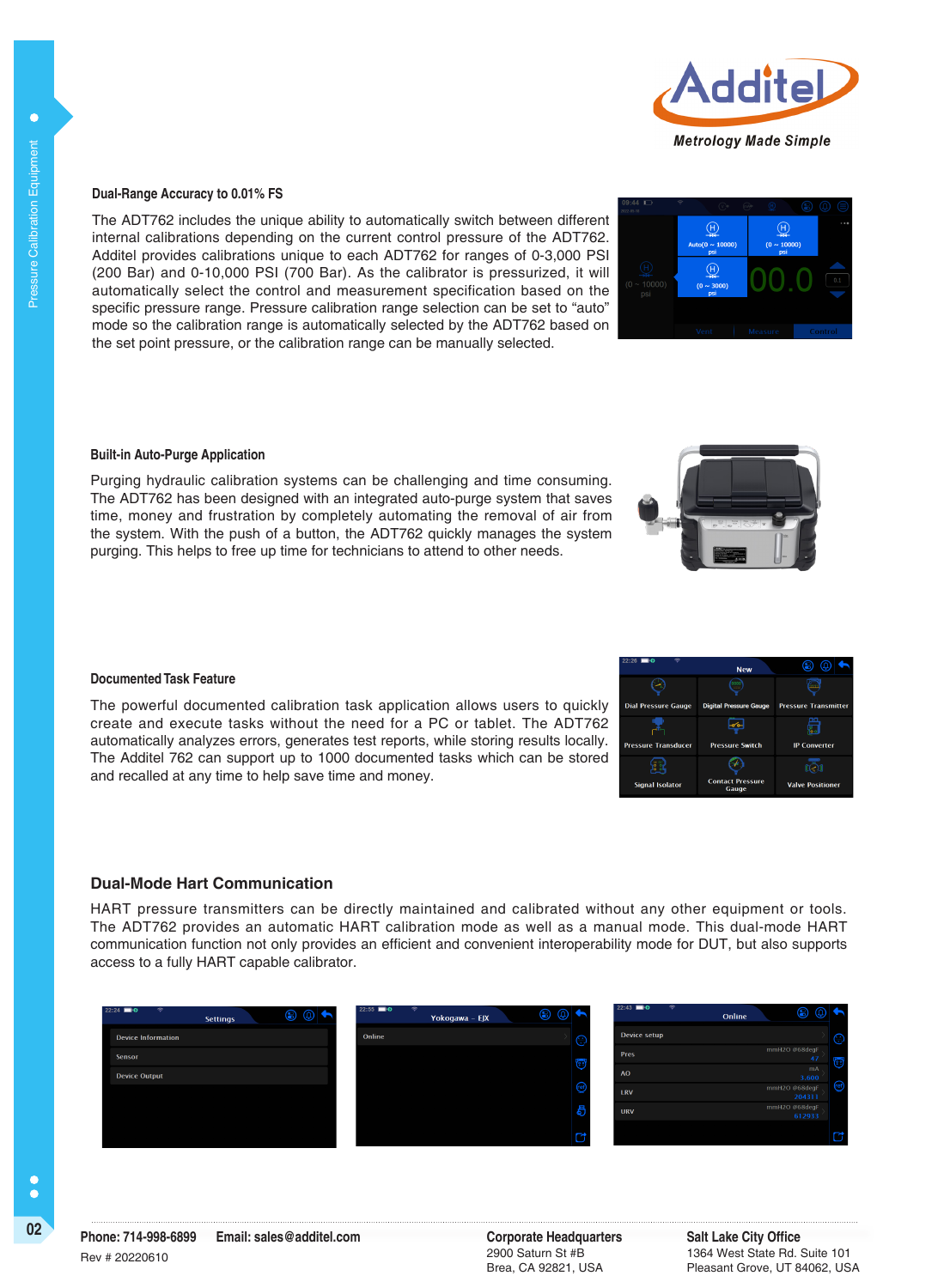

## **Pressure Specifications**

Pressure Calibration Equipment

Pressure Calibration Equipment

 $\bullet$ 

| <b>Model</b><br><b>Specification</b>        | ADT762 Automated Hydraulic Pressure Calibrator                                             |                       |  |  |
|---------------------------------------------|--------------------------------------------------------------------------------------------|-----------------------|--|--|
| <b>Pressure Range</b>                       | 0~10,000 psi (0-700 Bar)                                                                   |                       |  |  |
| <b>Range Selection</b>                      | Manual 3K psi, Manual 10K psi or Auto-range                                                |                       |  |  |
|                                             | $0-10,000$ psi, $0.01\%$ FS                                                                | 0~10,000 psi, 0.02%FS |  |  |
| Accuracy                                    | 0~3,000 psi, 0.01%FS                                                                       | 0~3,000 psi, 0.02%FS  |  |  |
| <b>Maximum External Load Capacity</b>       | Max: 80 ml@700 Bar, 50 ml recommend                                                        |                       |  |  |
| Reservoir                                   | Max: 350 ml, push-on reservoir cap, built-in filter                                        |                       |  |  |
| Control Stability <sup>[1]</sup>            | $\leq 0.005\%$ FS                                                                          |                       |  |  |
| <b>Stability Duration</b>                   | $>$ 5 min                                                                                  |                       |  |  |
| <b>Pressure Module</b>                      | Built-in one module with dual range                                                        |                       |  |  |
| <b>External Control Pressure Module</b>     | See the following "External Control Pressure Module Specification and Compatibility" table |                       |  |  |
| <b>External Measurement Pressure Module</b> | All ADT161 pressure modules                                                                |                       |  |  |

[1] Control Stability is based on the range selection or external module

## **Electrical Specifications**

| <b>Model</b><br><b>Specification</b> | Range                                                                          | <b>Resolution</b>                    | Accuracy                                                        | <b>Note</b>                                                                   |  |
|--------------------------------------|--------------------------------------------------------------------------------|--------------------------------------|-----------------------------------------------------------------|-------------------------------------------------------------------------------|--|
| <b>Current Measure</b>               | Auto-ranging                                                                   | $0.1 \mu A$                          | $0.008$ %RD + 1.0 µA                                            | Impedance $<$ 10 $\Omega$                                                     |  |
|                                      | $+25$ or $+50$ mA                                                              |                                      | $0.008$ %RD + 2.0 µA                                            |                                                                               |  |
|                                      | $±300$ mV                                                                      | $1 \mu V$                            | $0.008$ %RD + 6 µV                                              | Impedance $> 1$ G $\Omega$                                                    |  |
| <b>Voltage Measure</b>               | Auto-ranging<br>$±5. ±12$ or $±30$ V                                           | ±5 V: 20 µV                          | $0.008$ %RD + 100 µV                                            | Impedance $> 1$ M $\Omega$                                                    |  |
|                                      |                                                                                | $±12$ V: 0.1 mV                      | $0.008$ %RD + 240 µV                                            |                                                                               |  |
|                                      |                                                                                | $+30$ V: 0.1 mV                      | $0.008$ %RD + 600 µV                                            |                                                                               |  |
| <b>Loop Power Source</b>             | 24 V                                                                           | N/A                                  | $+1V$                                                           | 50 mA (Max Loading)                                                           |  |
| mA Source                            | 0 to $2.5$ mA or<br>2.5 to 25 mA                                               | 0-2.5 mA: 0.05 µA<br>0-25 mA: 0.5 µA | 0-2.5 mA: $0.008$ %RD + 0.1 µA<br>0-25 mA: $0.008$ %RD + 1.0 µA | 20 mA $@1k\Omega$                                                             |  |
| <b>Power Source</b>                  | 16 to 30 V                                                                     | 1 <sub>V</sub>                       | $+1V$                                                           | 70 mA (Max Loading)                                                           |  |
| V Source                             | 0 to 16 V                                                                      | $0.25$ mV                            | $0.008$ %RD + 0.002 %FS                                         |                                                                               |  |
| <b>Pressure Switch</b>               | <b>Mechanical Switch.</b><br>Live Mechanical Switch,<br>NPN Switch, PNP Switch | N/A                                  | N/A                                                             | Response time < 10 ms<br>if the switch is powered.<br>Voltage range: (3-30) V |  |
| <b>Temperature Compensation</b>      | 18 °C to 28°C                                                                  |                                      |                                                                 |                                                                               |  |
| <b>Temperature Coefficient</b>       | Outside of 18 °C to 28 °C: < $\pm$ 0.0005%RD + 0.00005%FS/°C                   |                                      |                                                                 |                                                                               |  |
| <b>Misuse Protection</b>             |                                                                                | Up to 30 V on any two sockets        |                                                                 |                                                                               |  |
| <b>Pressure Switch Test</b>          |                                                                                |                                      |                                                                 |                                                                               |  |
| <b>HART / PROFIBUS PA</b>            |                                                                                |                                      |                                                                 |                                                                               |  |

**Supported** 





2900 Saturn St #B Brea, CA 92821, USA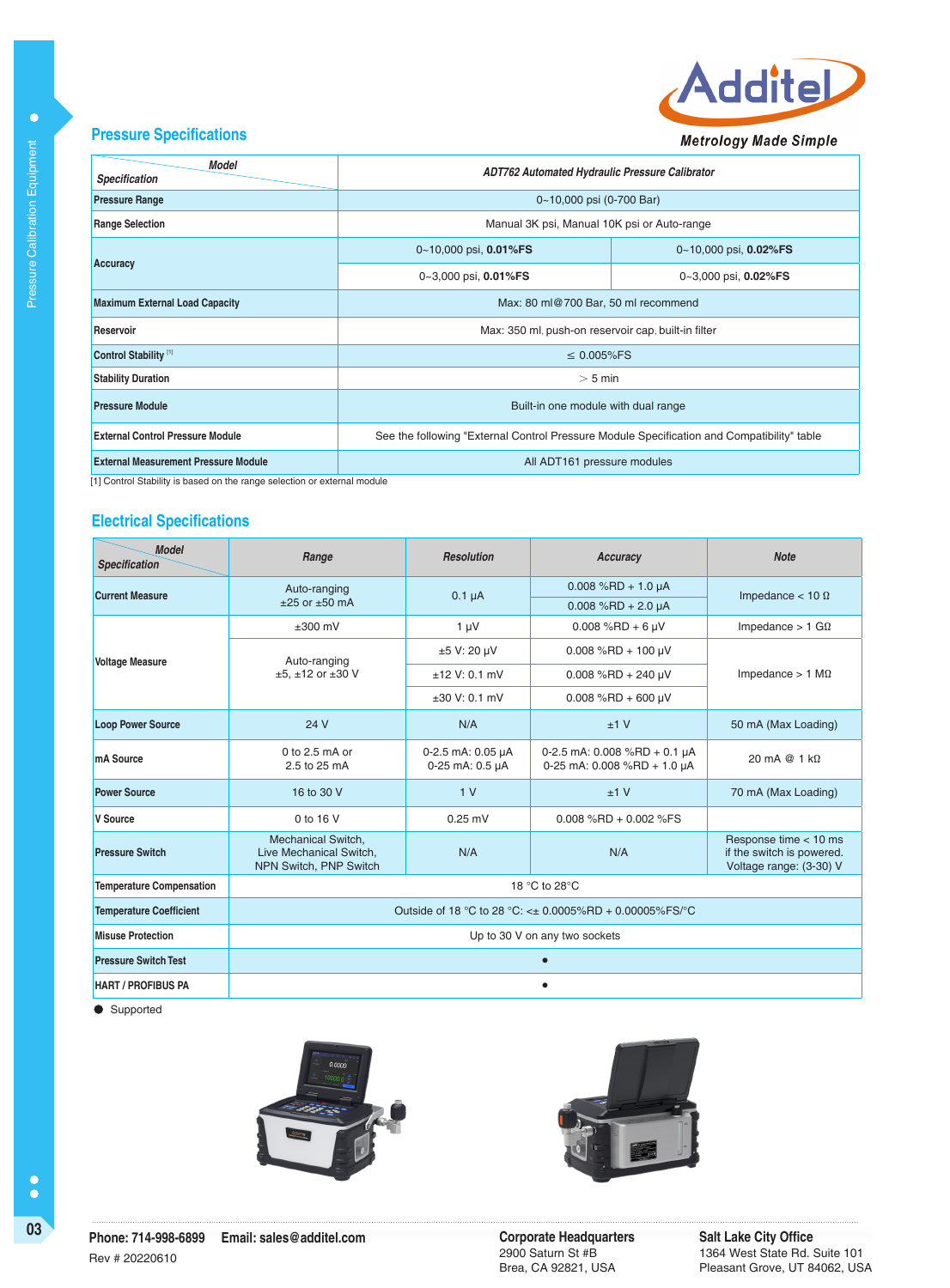

## **External Control Pressure Module Specification and Compatibility**

| <b>Specification</b> | <b>Pressure Range</b> |       |                                                |                      |       |
|----------------------|-----------------------|-------|------------------------------------------------|----------------------|-------|
| <b>Model</b>         | (psi)                 | (bar) | Accuracy                                       | <b>Pressure Type</b> | Media |
|                      | 1,000                 | 70    | 0.01% rdg or 0.003% FS<br>whichever is greater | Gauge                | G.L   |
|                      | 1,500                 | 100   | 0.01% rdg or 0.003% FS<br>whichever is greater | Gauge                | G,L   |
| ADT161-01RD-         | 2,000                 | 140   | 0.01% rdg or 0.003% FS<br>whichever is greater | Gauge                | G.L   |
| GPXM for 0.01% rdg   | 3,000                 | 200   | 0.01% rdg or 0.003% FS<br>whichever is greater | Gauge                | G.L   |
|                      | 5,000                 | 350   | 0.01% rdg or 0.003% FS<br>whichever is greater | Gauge                | G.L   |
|                      | 10,000                | 700   | 0.01% rdg or 0.003% FS<br>whichever is greater | Gauge                | G.L   |
|                      | 1,000                 | 70    | 0.02% FS                                       | Gauge                | G.L   |
|                      | 1,500                 | 100   | 0.02% FS                                       | Gauge                | G.L   |
| ADT161-02-GPXX       | 2,000                 | 140   | 0.02% FS                                       | Gauge                | G.L   |
| for 0.02%FS          | 3,000                 | 200   | 0.02% FS                                       | Gauge                | G,L   |
|                      | 5,000                 | 350   | 0.02% FS                                       | Gauge                | G,L   |
|                      | 10,000                | 700   | $0.02\%$ FS                                    | Gauge                | G.L   |



## **General Specifications**

| <b>Specification</b>                                                    | <b>Description</b>                                                                        |  |  |
|-------------------------------------------------------------------------|-------------------------------------------------------------------------------------------|--|--|
| <b>User Interface</b>                                                   | Color touch screen and keypad operation                                                   |  |  |
| <b>Display</b>                                                          | 7" TFT touch screen 800 x 480 color                                                       |  |  |
| <b>Enclosure IP Rating</b>                                              | <b>IP31</b>                                                                               |  |  |
| Power                                                                   | Dedicated lithium battery or power adapter                                                |  |  |
| <b>Battery</b>                                                          | Rechargeable Li-Ion battery, typically 12 hours of operation, less than 5 hours recharge. |  |  |
| Weight                                                                  | 28 lbs (12.8 kg) without media                                                            |  |  |
| <b>Size</b>                                                             | 11.81 x 8.66 x 7.56 in (300 x 220 x 192 mm)                                               |  |  |
| Communications                                                          | Wi-Fi, LAN, Bluetooth, USB, Ethernet                                                      |  |  |
| <b>HART Communication</b>                                               | Read, configure and calibrate HART devices - DD files updated periodically                |  |  |
| Data Storage                                                            | $> 8$ GB                                                                                  |  |  |
| <b>Data Logging</b><br>Up to 1,000,000 readings (data and time stamped) |                                                                                           |  |  |
| <b>Task Documentation</b><br>Up to 1,000 tasks can be stored with data  |                                                                                           |  |  |
| <b>Automation Functions</b>                                             | Switch test, auto step, leak test                                                         |  |  |
| <b>User Interface Localization</b>                                      | English, German, French, Italian, Spanish, Portuguese, Chinese, Japanese, and Russian     |  |  |
| <b>Pump Life</b>                                                        | > 1,000,000 cycles                                                                        |  |  |
|                                                                         | Operating temperature: 32 °F to 122 °F( 0 °C to 50 °C)                                    |  |  |
| <b>Environmental Specifications</b>                                     | Storage temperature: -20 °C to 60 °C (-4 °F to 120 °F)                                    |  |  |
|                                                                         | Humidity: <90%, non-condensing                                                            |  |  |
| <b>Certification</b>                                                    | ISO 17025 accredited certificate of calibration with NIST-traceable data                  |  |  |
| Compliance                                                              | <b>CE</b>                                                                                 |  |  |
| <b>Software Compatibility</b>                                           | ACal, Additel Land and Additel Link for access via mobile application                     |  |  |
| Warranty                                                                | 1 year                                                                                    |  |  |

 $\bullet$